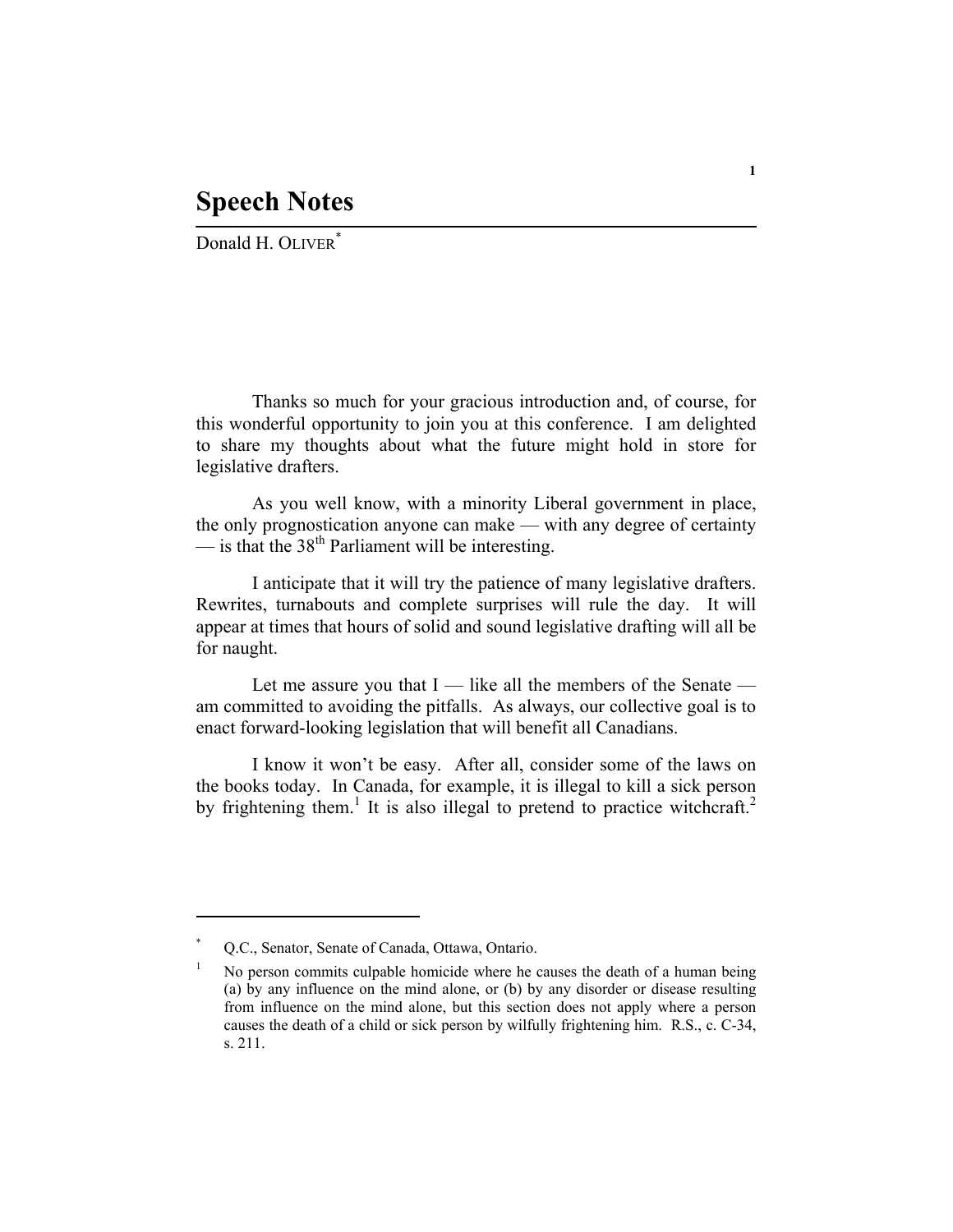In Nova Scotia, you are not allowed to water your lawn when it's raining. In Wawa, Ontario, you cannot show public affection on a Sunday. Here in Ottawa, it's also illegal to eat ice cream on Bank Street on a Sunday.

And the next time you stay at the Queen Elizabeth in Montreal, remember this. If you rent a room there, the hotel must feed your horse freely.

South of the  $49<sup>th</sup>$  parallel, some of the laws are even more ridiculous. For example, in Walnut, California, it is illegal to fly a kite more than 10 feet above the ground. In Morrisville, Pennsylvania, a woman needs a permit to wear cosmetics.

In Little Rock, Arkansas, dogs are not allowed to bark after 6:00 p.m. In Marion, Ohio, you cannot eat a doughnut and walk backwards on a city street. And in Trout Creek, Utah, pharmacists may not sell gunpowder to cure headaches. Thank goodness for that!

But seriously, despite all the uncertainty, I don't think you'll have to worry about drafting similar inanities during the coming months. At the very least, let's hope not.

Today, I would like to first underscore the value of the Senate in

<sup>2</sup> Every one who fraudulently (a) pretends to exercise or to use any kind of witchcraft, sorcery, enchantment or conjuration, (b) undertakes, for a consideration, to tell fortunes, or (c) pretends from his skill in or knowledge of an occult or crafty science to discover where or in what manner anything that is supposed to have been stolen or lost may be found, is guilty of an offence punishable on summary conviction.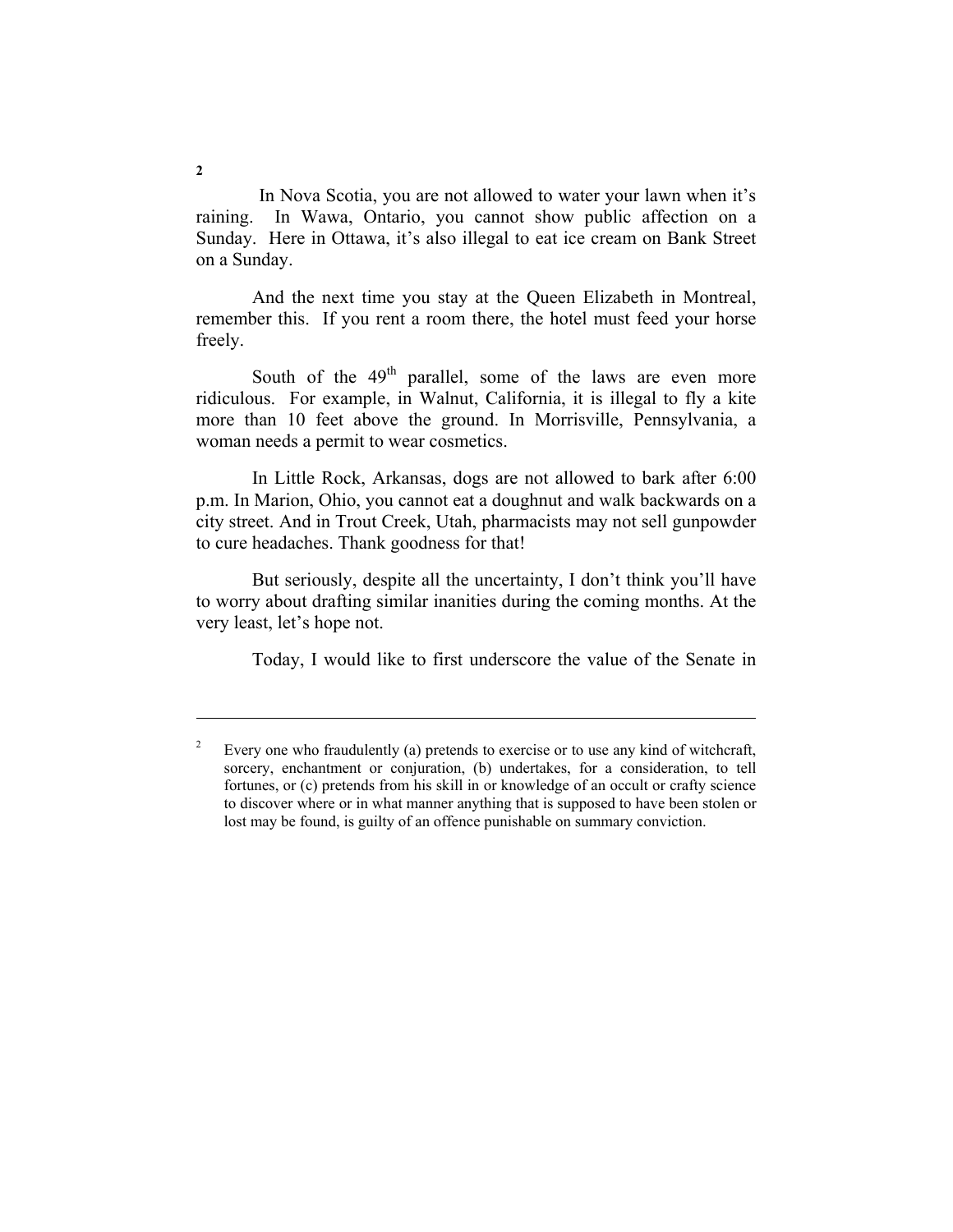helping to ensure that effective federal legislation is passed in Canada. Second, I would like to tell you about some of the legislative initiatives that I am advancing in the Senate.

My message is that the Upper House can be — and often is — a valuable ally in drafting wise and enduring legislation. Indeed, all my colleagues in the Senate and I consider this responsibility to be a sacred trust.

To begin, let's take a closer look at the role of the Senate in enacting legislation.

As you know, the Senate has virtually all the powers of the House of Commons respecting legislation. It can alter, amend, and indeed defeat government legislation from the House of Commons.

As the body of sober second thought, we spend a lot of time in committee and in the Chamber itself, carefully analyzing each word, phrase and clause of a Bill.

We do this to ensure that the language not only complies with the charter, but also that it is logically consistent with other clauses and phrases in the Bill. Most of all, we want to ensure that it makes good "public policy".

This "oversight" role cannot be underestimated. In my fourteen years in the Senate, Cabinet Ministers have frequently asked Senate committees to carefully review, analyze and consider words, clauses and phrases in a Bill.

And, if we believe it is advisable and in the best interests of Canada, they have also asked us to amend legislation and send it back to the House of Commons.

In addition, we can and do introduce both Government Bills and Private Members Bills in the Senate for first, second and third reading.

Pre-study most relevantly, we can do an analysis of the subject matter of a Bill. What this means is that a government Bill introduced in the House of Commons can be introduced in the Senate at the same time for a review of the "subject matter" of a Bill…. even before the Bill goes to committee stage in the Commons.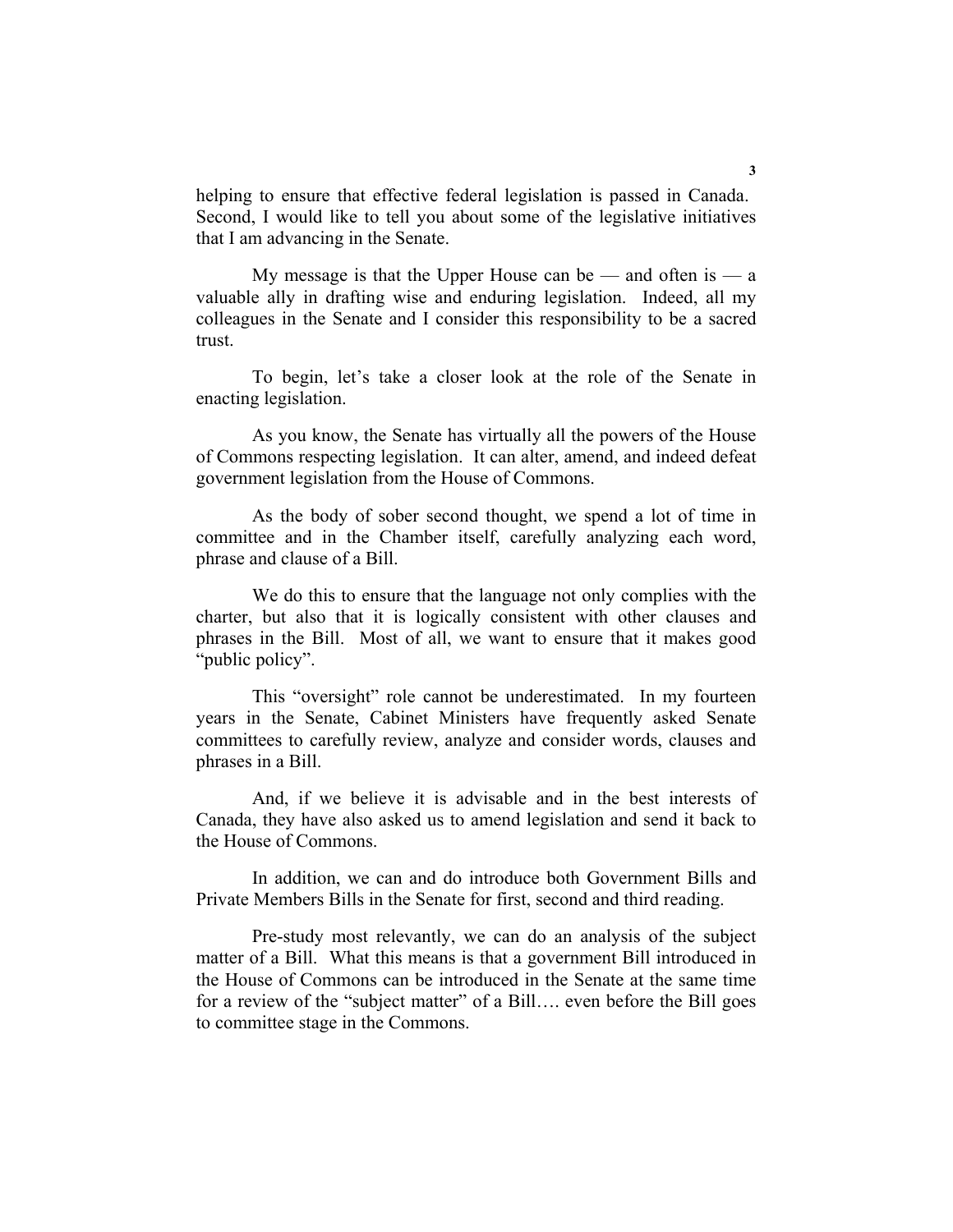I did this in the case of *Bill C-62*, the *Telecommunications Act*. As Chair of the Senate committee, I held extensive hearings for many weeks and heard from dozens of key witnesses.

We recommended 22 major and substantive amendments to the Bill from the Senate before it went to committee in the House of Commons.

All of our amendments became law. As a result, Canada has one of the most modern communications statutes in the western world.

So even though you hear about Senators having fancy mansions in Mexico and falling asleep under their Globe and Mail when they do come to the Chamber, it is simply not true. Senate bashing helps to sell newspapers, but it is not a reflection of reality.

But yes, there is room for reform. The debate continues on whether Senators should be elected. I believe we need some form of election, but it should start with our electing our own speaker.

So next month, I will be reintroducing my *Private Members Bill* for an elected speaker in the Senate.

Let me add that I support the concept of an elected Upper House and I believe that the idea has widespread support with reason.

However, it would be dangerous to simply elect Senators without also changing their term of office and the Senate's jurisdiction. For instance, imagine how long it could take to enact legislation with a majority government in the Commons and a minority ruling in an elected Senate. Think about the conflicts that would inevitably arise.

I guarantee that the troubles inherent in today's minority government would be magnified many times over.

Under the current structure, by contrast, the risks of an impasse between the upper and lower houses are generally avoided.

That's because the Senate, being appointed, has traditionally, with very few exceptions, been respectful of the decisions taken by the elected house.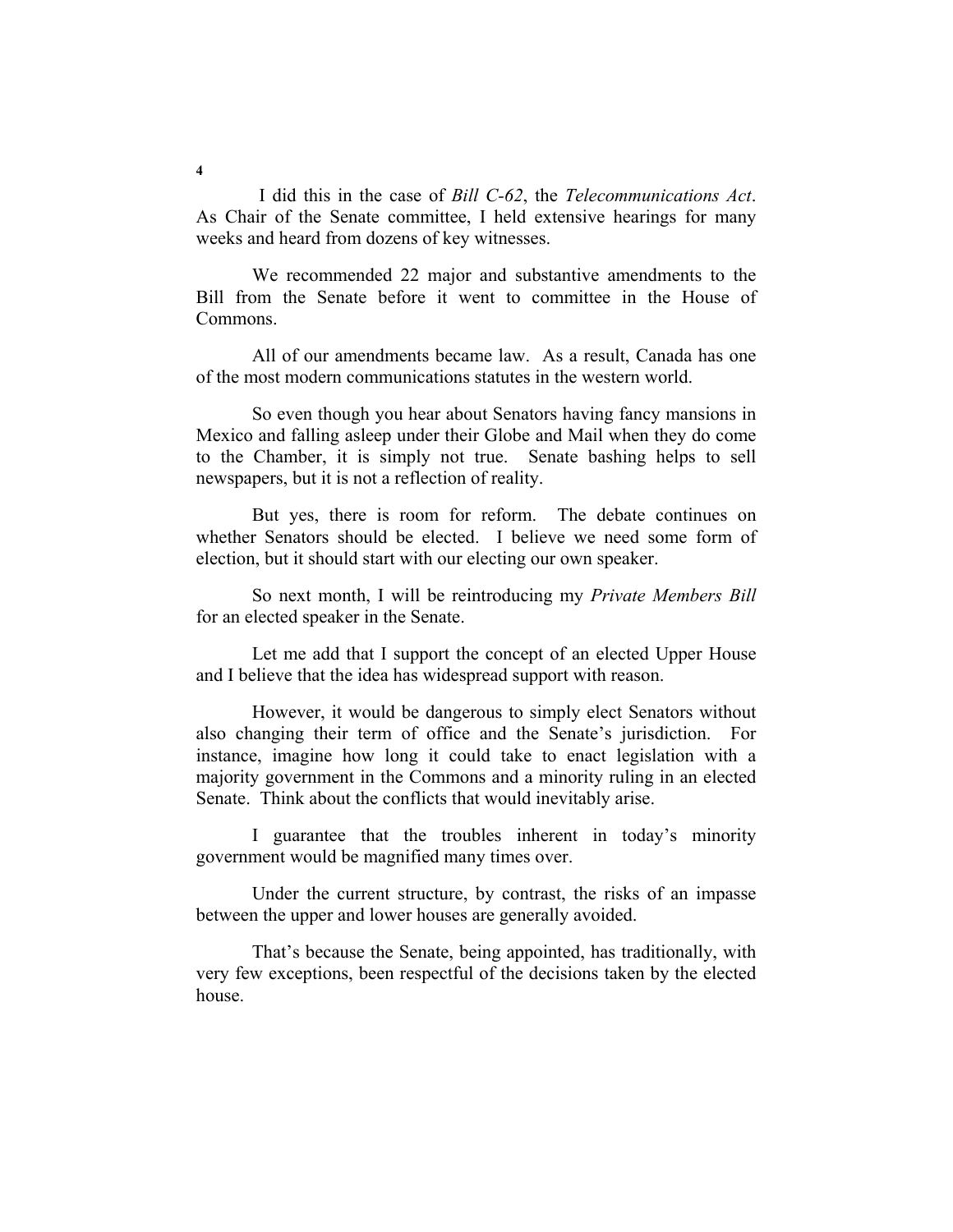Consequently, I believe that the current debate about the Senate should focus on how we should safeguard its traditional role in our parliamentary system as the "house of sober second thought".

That role is essential. The Senate brings to Parliament a wealth of experience, which can be found in no elected Chamber in Canada.

And because its members are appointed, Senators can be selected with a view to ensuring that this valuable diversity continues.

At this time, the Senate is comprised of former members of the House of Commons as well as formers members of provincial and territorial legislatures. Some Senators have municipal political experience.

And leading representatives from the fields of law, business, medicine, labour, education, arts, journalism and even sports are key Senatorial players.

I know that similar talents exist elsewhere, but it is only in the Senate, where by design, Canada has assembled an impressive body of diverse talents, experiences and abilities under one roof.

That value of this diversity is most apparent in committees, where the Senate has proven its worth time after time.

Over the years, the Senate committees have engaged in the thorough study of issues central to the interests of Canadians.

For example, I chair the Standing Senate Committee on Agriculture and Forestry. Recently, we issued an interim report on the impact of bovine spongiform encephalopathy — or BSE — on Canada's cattle industry and its rural communities.

Comprehensive in scope, it detailed the sharp drop in Canadian farm income resulting from BSE and other factors. Essentially, it concluded that, over the long term, Canada's dependence on the US for meat processing is detrimental, both to farmers and to our country's trade in livestock.

Our report also demonstrated that Canada's best insurance against future incidents is to maintain the best animal health standards in our country, while advancing international standards.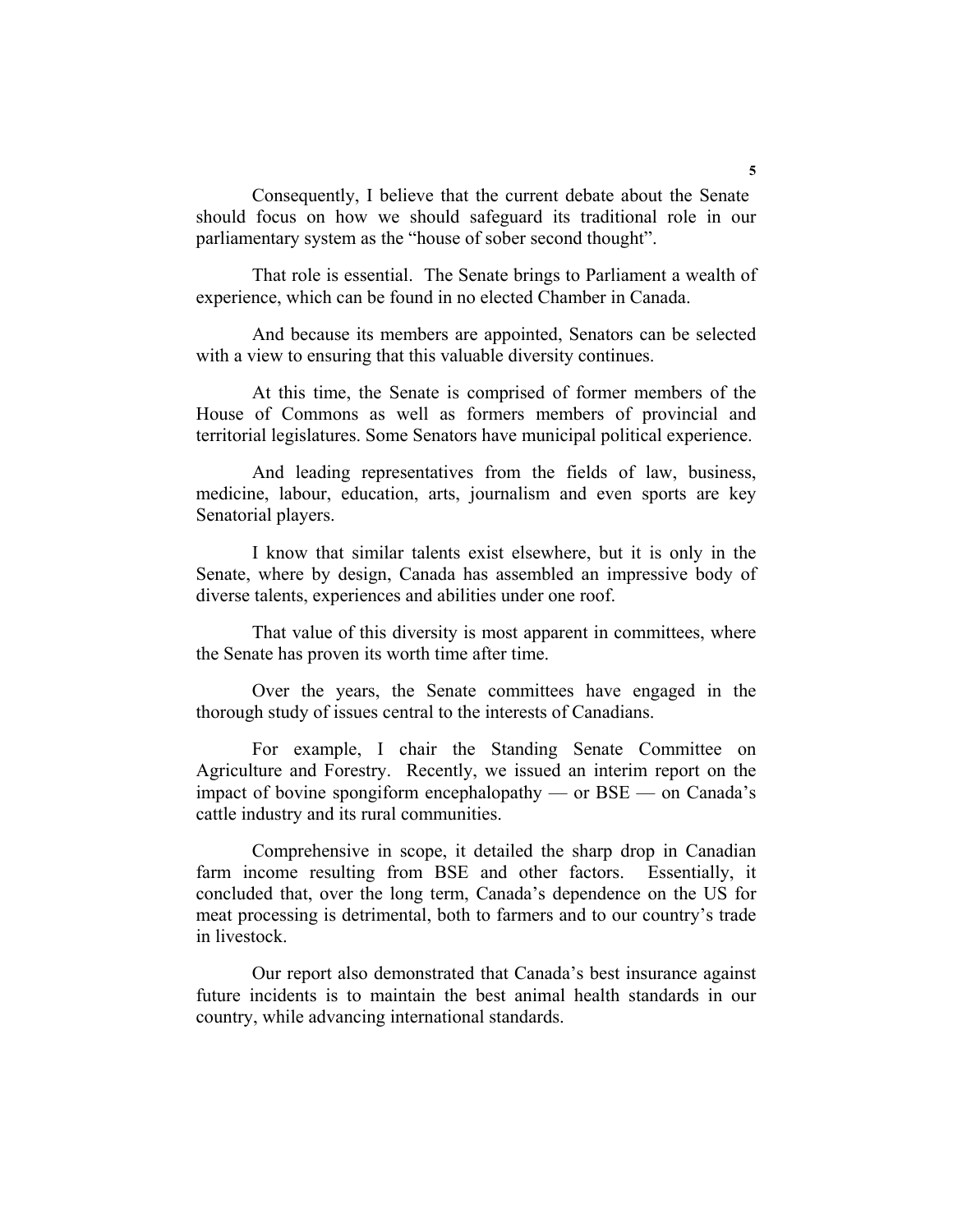We put forth two important recommendations. First, we called upon the Government to funnel some of the venture capital funding announced in the budget towards the development of long-term meat processing facilities in Canada.

Second, we laid out a strategy for harmonizing standards for the safe processing of meat among all the partners in NAFTA.

In his letter to me, Andy Mitchell, the Minister of Agriculture called the report "timely and relevant" and wrote that: "it is very incisive about the pressures faced by the Canadian agriculture industry."

More importantly, he outlined that the government is already moving forward decisively on these fronts. And as legislative drafters, you will particularly appreciate that the precise language of our recommendations is being acted upon.

It is equally interesting to note that in many of the Senate's endeavours, there's a high level of non-partisan cooperation between members of the Red Chamber.

This brings me to the second subject I would like to talk to you about today – namely some of the legislative thrusts that I am advancing.

In addition to pushing forward a *Private Members Bill* for an elected Senate speaker, I am also pursuing a *Private Members Bill* against "spam".

Before actually drawing up the bill, I interviewed and had discussions with a wide variety of people — lawyers, consumers, Internet users, politicians, media people, an ISP association, and several companies.

I also consulted with Industry Canada and several world authorities.

I found out that Canada does not have any laws in place specifically designed to reduce or to track the source of unwanted commercial e-mails. Everyone I talked to told me that there is no single answer to this problem.

To stem the influx of unwanted e-mail, you really need a multifaceted approach. A number of people and groups must come into play,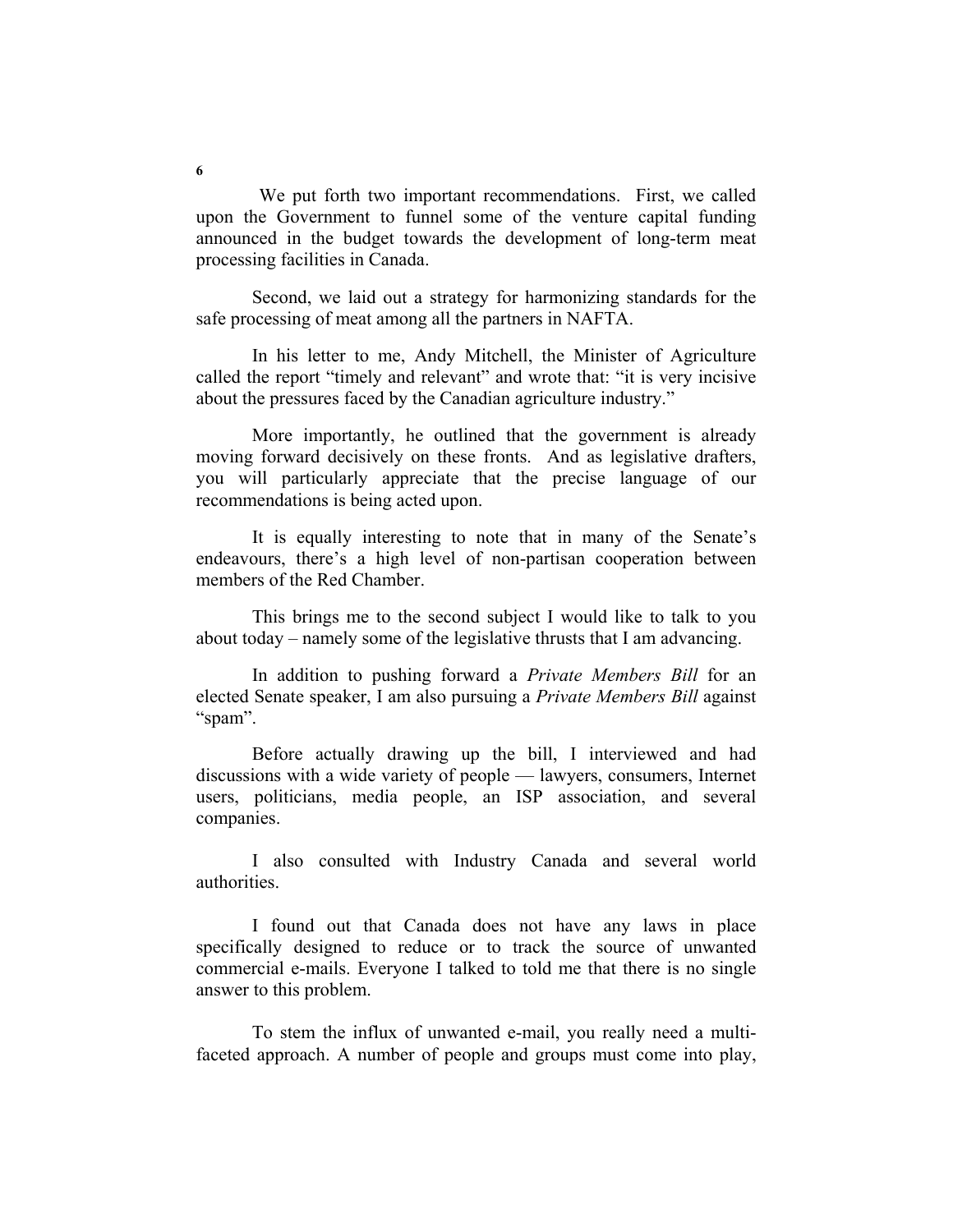including Internet and e-mail service providers, marketers, companies, anti-spam organizations and consumer protection associations.

You must also consider the legal and regulatory ramifications. Education and awareness are also part of the solution. So is technology.

New Zealand, Australia, the European Community and the United States have enacted anti-spam. Some of the largest ISPs in the world, including America Online, Microsoft and others, have now used those statutes to bring major lawsuits against well-known spammers.

 In short, other countries have effective legislation that is being used to address this problem. And I believe it's vital that Canada go forward with a form of legislation.

 I have also been working with Liberal Senator Jaffer to bring greater attention to the issue of racial profiling. We have held consultations in Toronto, Calgary, Edmonton, Vancouver, Ottawa and Montreal.

In the wake of the 2001 anti-terrorism legislation, participants reported that customs officials routinely harass Canadians with legitimate Canadian passports because they are not white or have Arab/Muslim names.

They also expressed concern that a Canadian Citizenship and Immigration ombudsman had not been established, as promised.

They asked that a central agency be created to report incidents of racial profiling. They said that Canada's multiculturalism policies no longer have any "teeth".

Over the past year, I have also championed the Conference Board of Canada's new research on visible minorities.

I wanted to use my privileged political office — as a member of The Senate of Canada — to help make the cultural changes required to defeat racism and promote equality.

As a businessman, I also have grave concerns about whether Canada can survive as a trading nation without immediately beginning to maximize the talents of visible minorities.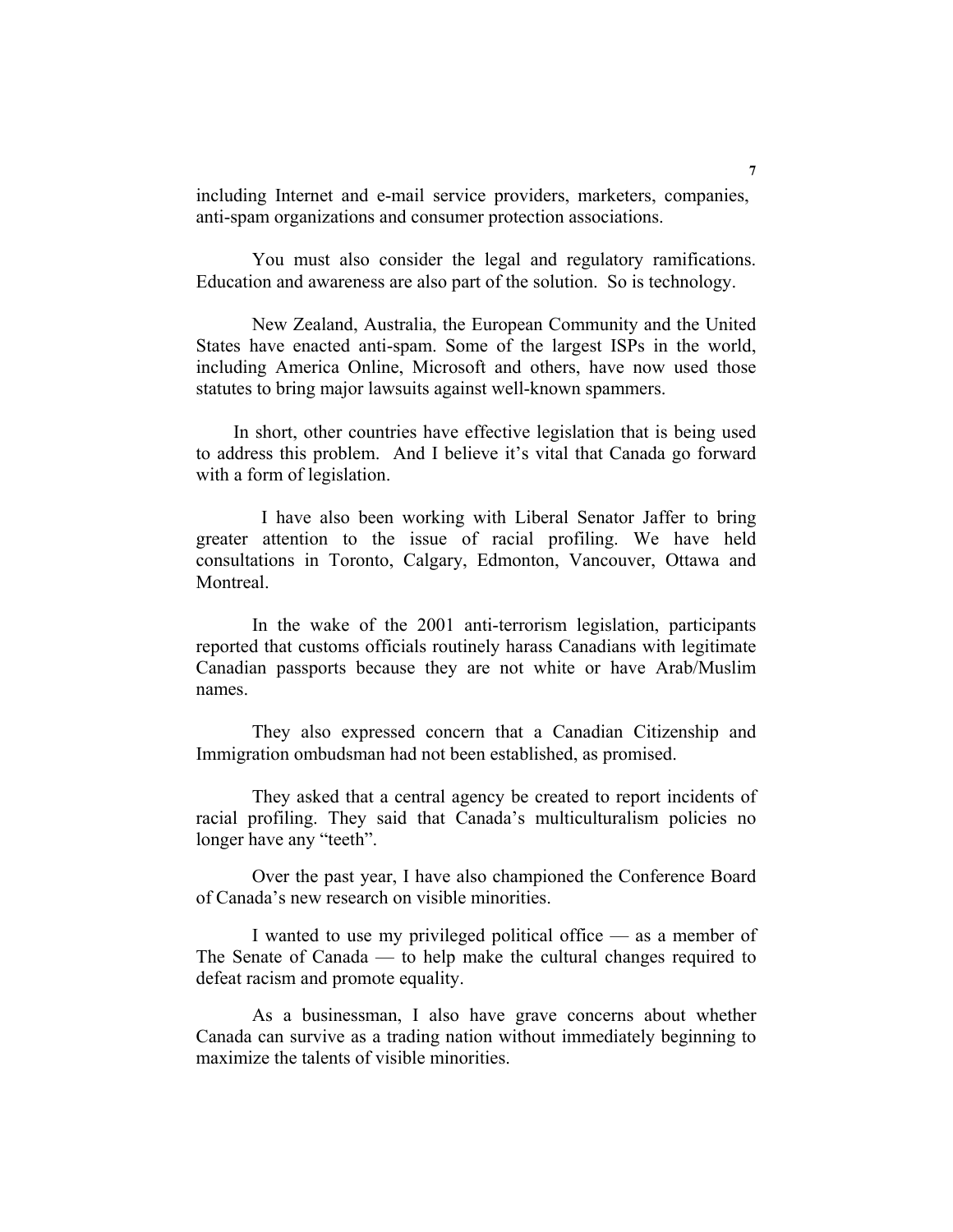The Conference Board's research provides a compelling business case for why Canadian companies must take steps now to build more inclusive and diverse workforces.

Within another decade, the baby boomers — the largest generation ever — will be leaving the workforce.

But, as we all know, this isn't a uniquely Canadian phenomenon. Given the low fertility rates across most of the industrialized world, all G-7 countries, particularly Germany, will face the consequences of the greying of the baby boomer generation.

Historically, most immigrants to Canada came from European countries. Today, China, India, other Asian countries and South America are our main sources. The same is true for most other major economies.

Consequently, the competition for talent will be ferocious. And it will largely determine who wins and who loses in the world economy.

For example, the Government of Canada expects that immigrants will account for all labour force growth in Canada by 2011. By 2016, the Conference Board projects that visible minorities will constitute about 20 per cent of our population — or a full 6.6 million people.

And visible minorities will account for a full \$80.9 billion or more than 10 percent of Canada's total gains in GDP growth by that time.

These gains could be even greater if Canada establishes the public policies and fosters an overall employment culture that welcomes visible minorities.

But there are many problems with the current employment culture.

For one, there is a huge gap in average wages between visible minorities and other Canadians. In its study, the Conference Board uncovered that visible minorities earned 11 per cent less than the Canadian average in 1991. This gap grew to 14.5 per cent in 2000.

A second problem is that visible minorities are apparently not treated with the fairness and respect they deserve.

Earlier this week, the Conference Board released the results of seven focus group discussions with successful immigrant and Canadianborn managers and professionals.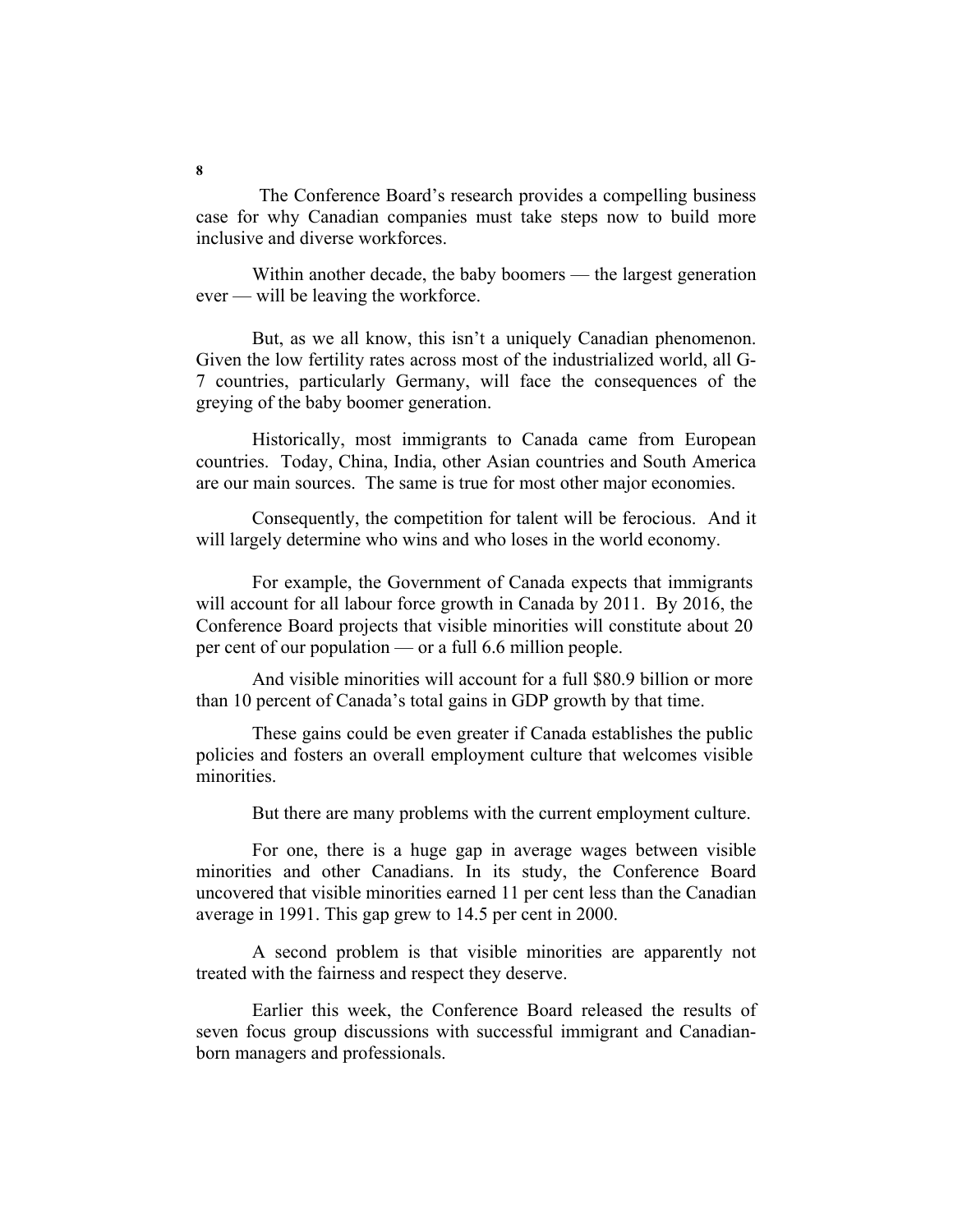This research shows that immigrant visible minorities face daunting barriers to achieving career success — from lost opportunities because they speak with an accent to non-recognition of their work experience and professional credentials. These barriers clearly point to systemic discrimination.

And this discrimination is widespread. According to Statistics Canada, one in five members of the Canadian visible minority community reported experiencing discrimination or unfair treatment in the last five years. This figure is four times greater than that for non-visible minorities.

Taken as a whole, this research points to a devastating truth. Canada is wasting talent. And Canada will continue to waste talent unless we act now with foresight and vision.

This is not just an equity issue. It's an economic imperative. The most successful countries in the emerging global battle for talent will be the ones that create a welcoming environment for new immigrants.

This is also not just a corporate issue. The latest *Employment Equity Act* Report on federally legislated organizations, for example, shows that only 46 per cent of visible minorities with the skills and competencies for senior manager positions were, in fact, in such positions.

What's more, visible minorities now make up 13.4 percent of the Canadian population, yet persons in a visible minority group represent just 7.4 percent of the federal public service workforce.

That represents an increase of only .6 percent over last year. And the percentage of new hires from visible minority groups actually declined last year.

I believe that the federal government must set an example for Canadian business. I have written to the Clerk of the Privy Council eight times to inquire about the government's progress in advancing the interests of visible minorities within the federal public service.

And I set down an inquiry in the Senate, calling on the government to take action immediately to address the deplorable lack of policies and programs for federal employees of colour.

Helping to build a more inclusive Canada for all Canadians has been a lifelong goal for me. In addition to the Conference Board study, I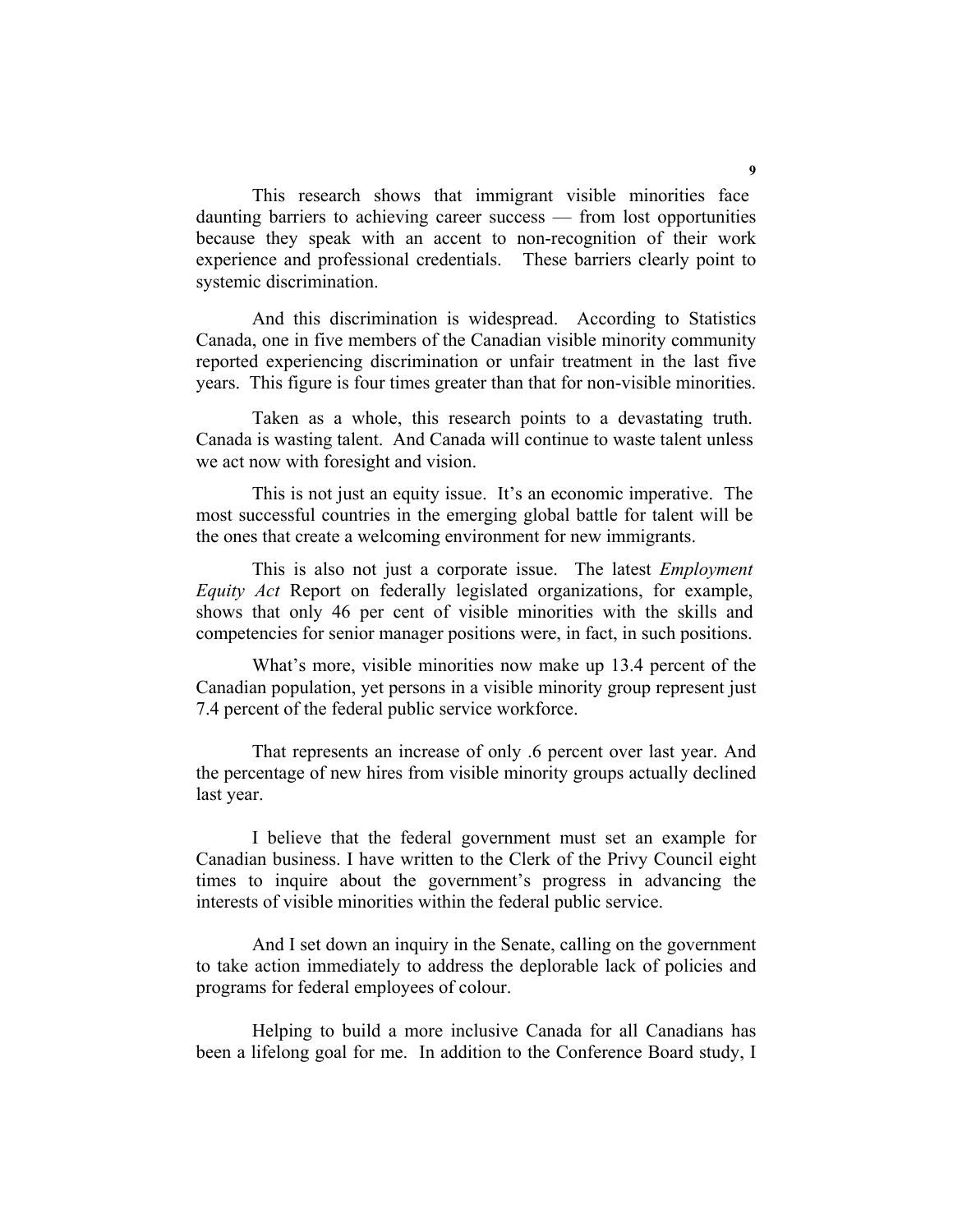will continue to strive to make diversity a reality in the federal public service.

But again, diversity is a multi-faceted issue. To put an end to systemic racism, you need to prove it exists. With the Conference Board research, we will have that proof. You also need to educate people and organizations about the issues. And you need to bring a variety of people and groups together to devise effective, long-term solutions.

And I believe you need effective anti-racism legislation as well. That won't be easy. Can you legislate against attitudes or bureaucracies that tell you some employees don't "fit" because they have an accent or have developed their qualifications elsewhere?

Can you legally obligate companies and governments to implement best practices that promote diversity? Would it be possible to make it a "quasi-criminal" offence for government, including police, to engage in conduct based on stereotypes about race or country of origin? Would you have to change existing laws?

As I said last month in Winnipeg at a panel discussion during the Canadian Bar Association conference, with the current minority government in place, I think it is highly unlikely any diversity issues will be on the radar screen for at least another year.

The June federal election produced Canada's first minority government in 25 years. Things are going to be very different indeed. And the Liberals will have to strike a fine balance between competing interests, while addressing the so-called democratic deficit within their own party.

To ensure that the minority government works, as deputy House leader Mauril Bélanger said, the government is going to have to be "nice to people."

And once more, the Senate — as well as legislative drafters — will be caught in the middle. In many cases, we will have to pick up the pieces, correct the mistakes and handle the problems.

**10**